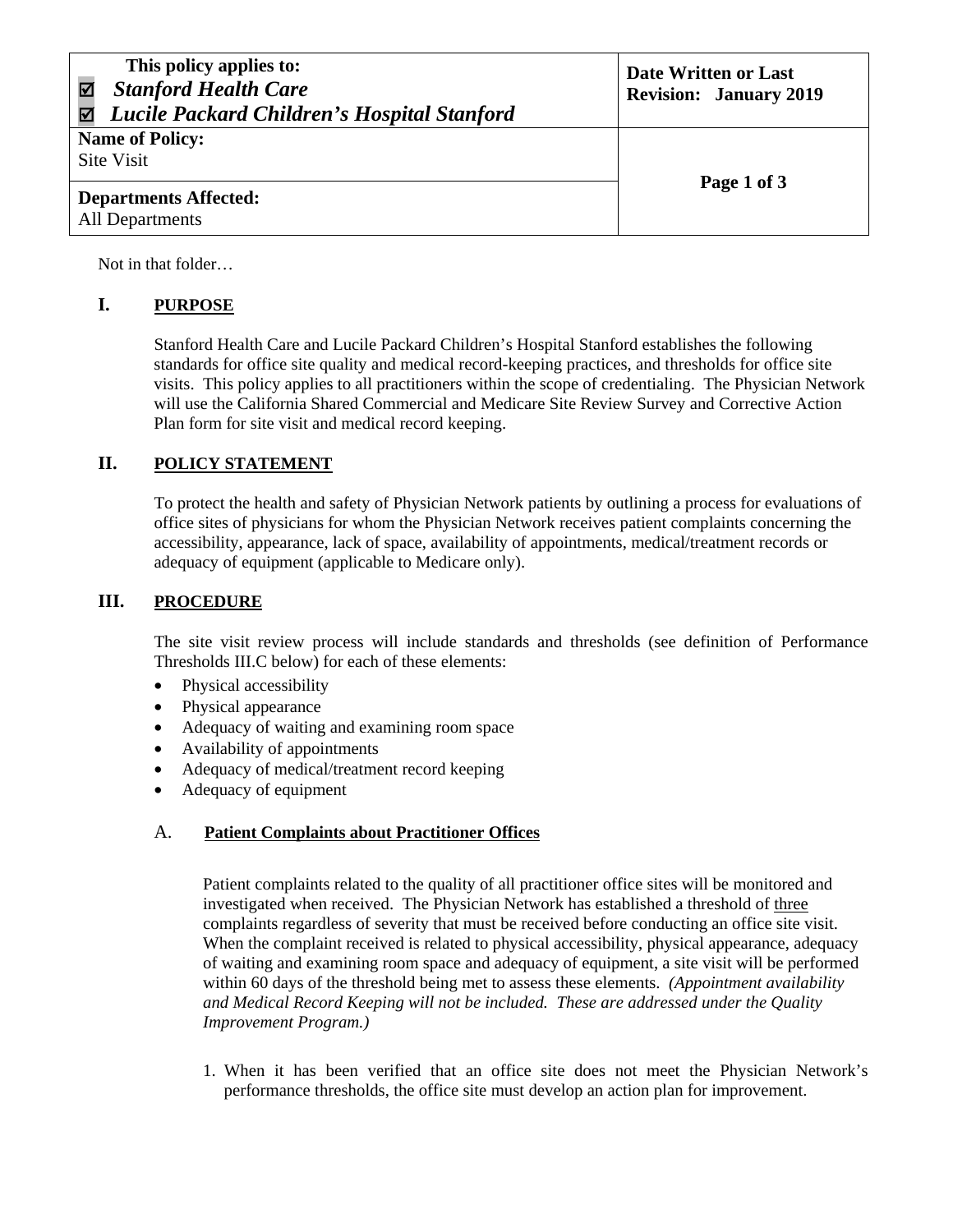| This policy applies to:<br><b>Stanford Health Care</b><br>Lucile Packard Children's Hospital Stanford | Date Written or Last<br><b>Revision: January 2019</b> |
|-------------------------------------------------------------------------------------------------------|-------------------------------------------------------|
| <b>Name of Policy:</b>                                                                                |                                                       |
| Site Visit                                                                                            |                                                       |
|                                                                                                       | Page 2 of 3                                           |
| <b>Departments Affected:</b>                                                                          |                                                       |
| All Departments                                                                                       |                                                       |

- 2. The Physician Network will revisit the office site at least every six months until the performance standards are met. Documentation of the revisit will be included in the practitioner's file.
- 3. The Physician Network will conduct a follow-up site visit of a previously deficient office if the practice site meets the practice standards by correcting the deficiencies. Follow-up site visits must be conducted within 60 days of the practice standards being met. If the site still does not meet the Physician Network's performance thresholds, the Physician Network or the site must develop and implement an action plan for improvement which will then be presented to the Physician Network's QPSEC for review and any additional action or recommendation taken that they deem appropriate.
- B. The staff member who conducts the site visits must be trained on the use of the Industry Collaboration Effort (ICE) Audit tool and requirements. Following are the requirements of staff who conduct these visits:
	- 1. The auditing staff member should be an employee of the Quality Department who has:
		- a. Reviewed all the policies and procedures related to conducting an onsite audit.
		- b. Been supervised during two onsite audits and signed off by a staff member (or QI/Credentialing Manager) with experience in conducting site audit utilizing the ICE Audit tool.
		- c. Been trained to document such activity in the QI Activity Logs and complete the Site Audits Outcome Log.

# **C. Performance Thresholds:**

The performance threshold for the Office Site Visit is a score of 85%. The performance threshold for the medical/treatment record-keeping criteria is a score of 85%

# **IV.** DOCUMENT INFORMATION

- A. Legal Authority/References
- 1. NCQA Standards B. Author/Original Date This Policy was authored by the Manager, Medical Staff Services in November 2010.
- C. Gatekeeper of Original Document